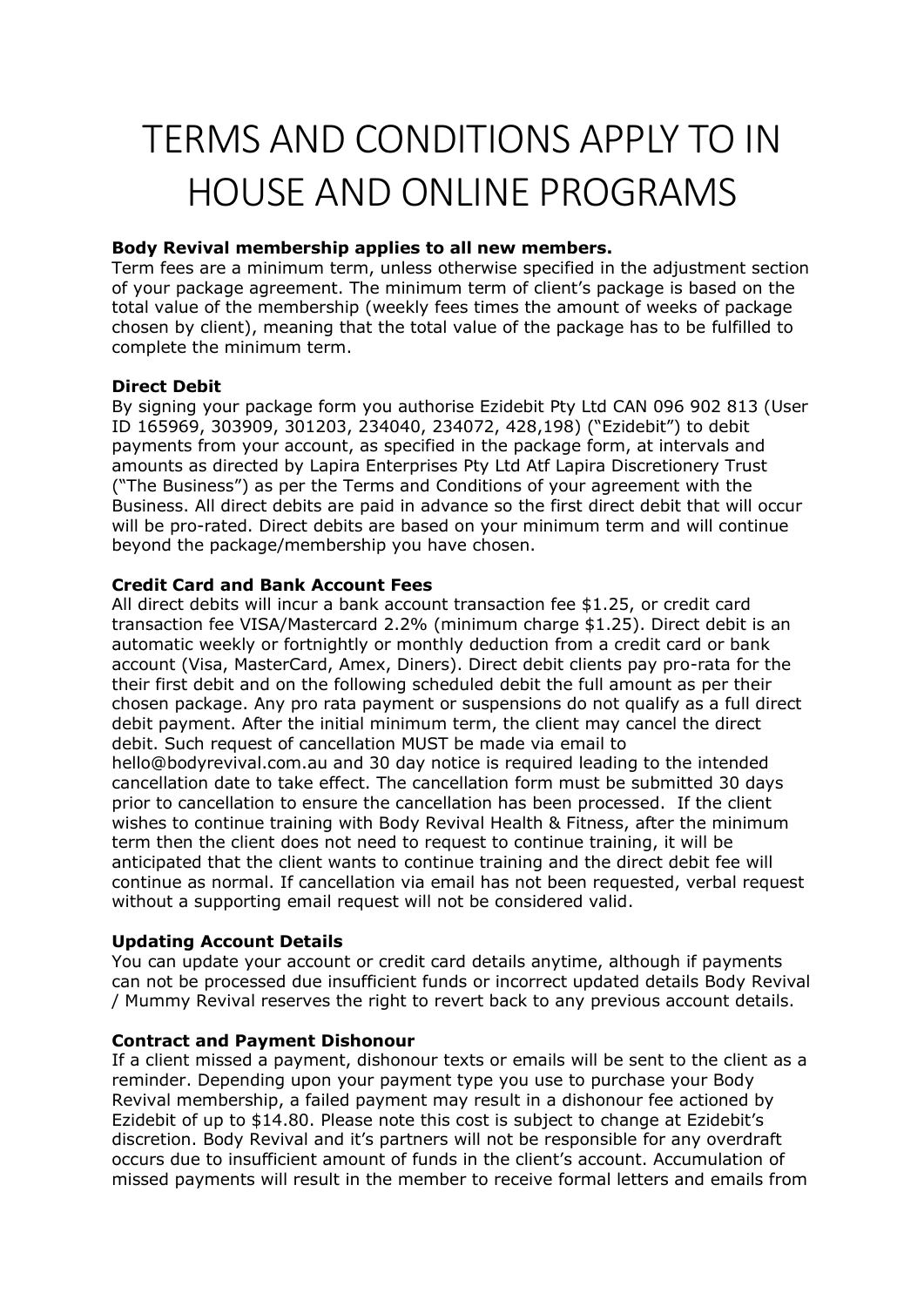the Body Revival Debt Team as a follow up to the missed payments. Failure to respond to the request will result in the matter to be handed over to the debt collection agency for further action. The chosen debt collection agency will act on behalf of Body Revival Health & Fitness to recover the owing payments. Once the matter is passed on to the debt collection agency, the member is responsible to pay the owing payment amount with an additional of 35% service charge to cover the cost of administration and handling. Once the debt is handed over to the debt collection agency all contact regarding the debt needs to be with the debt collection agency.

#### **Missed Session Policy | Group Fitness**

If a client cannot make it to a session, they need to cancel their booking via Body Revival Health and Fitness app at least 2 hours before the class starts. Any cancellations within the 2 hour window before the class will not be possible. Any missed classes that have not been cancelled at least 2 hours prior by the client or "no shows" will incur a \$5 "no show" fee that that will be charged with the next scheduled debit. The client may make it up at another session time or clients may attend other available sessions to make up for their missed session/s. Clients must make up a missed session within two (2) weeks, from the day when the session was missed. Clients are only able to make up their sessions if the package has not expired and/or if package has been updated.

#### **Suspension Policy**

Suspension request must be emailed to hello@bodyrevival.com.au and must be sent 7 days prior to suspension. Maximum of 2 weeks suspension per 26 week period. If you are needing to suspend for more than 2 weeks due to a special circumstance, Body Revival may ask for further details and evidence please email hello@bodyrevival.com.au to request an extended period if required. Body Revival holds the right to approve extended suspensions. Memberships can only be suspended in full weeks intervals. This will ensure the direct debit date you originally have selected will not be affected and will remain on the same format as initially requested. As an example, If you are away on holidays for 16 days, we suggest to suspend your membership for 2 weeks as you will have the remainder of that week to make up your session. If you are on a 2 or 3 sessions per week membership package, Suspensions for less than one week cannot be processed as missed sessions can be made up within two weeks. 1 week suspensions are only valid for VIP Unlimited Package. All suspensions will incur a cost of \$10 per week, which the client agrees to pay using established direct debit setup with Body Revival Health and Fitness, these payment will occur as per your normal debit dates. If the suspension Fee declines the members account will automatically come off suspension and be active again.

#### **Offer and Acceptance**

These conditions apply to all Services supplied by Body Revival Health & Fitness to the applicant unless expressly varied in writing by Body Revival Health & Fitness. Body Revival Health & Fitness reserves the right to accept or reject the application for client enrolment.

#### **Terms of Payment**

Anything to the contrary contained or implied in the enrolment form notwithstanding the purchase price is to be paid in the currency of the country where the payment is made free of exchange and without deduction of any kind. Fee instalments shall be payable on the contract date pertaining to each calendar month during the period of the contract, whether the facilities or services are used or not. The applicant shall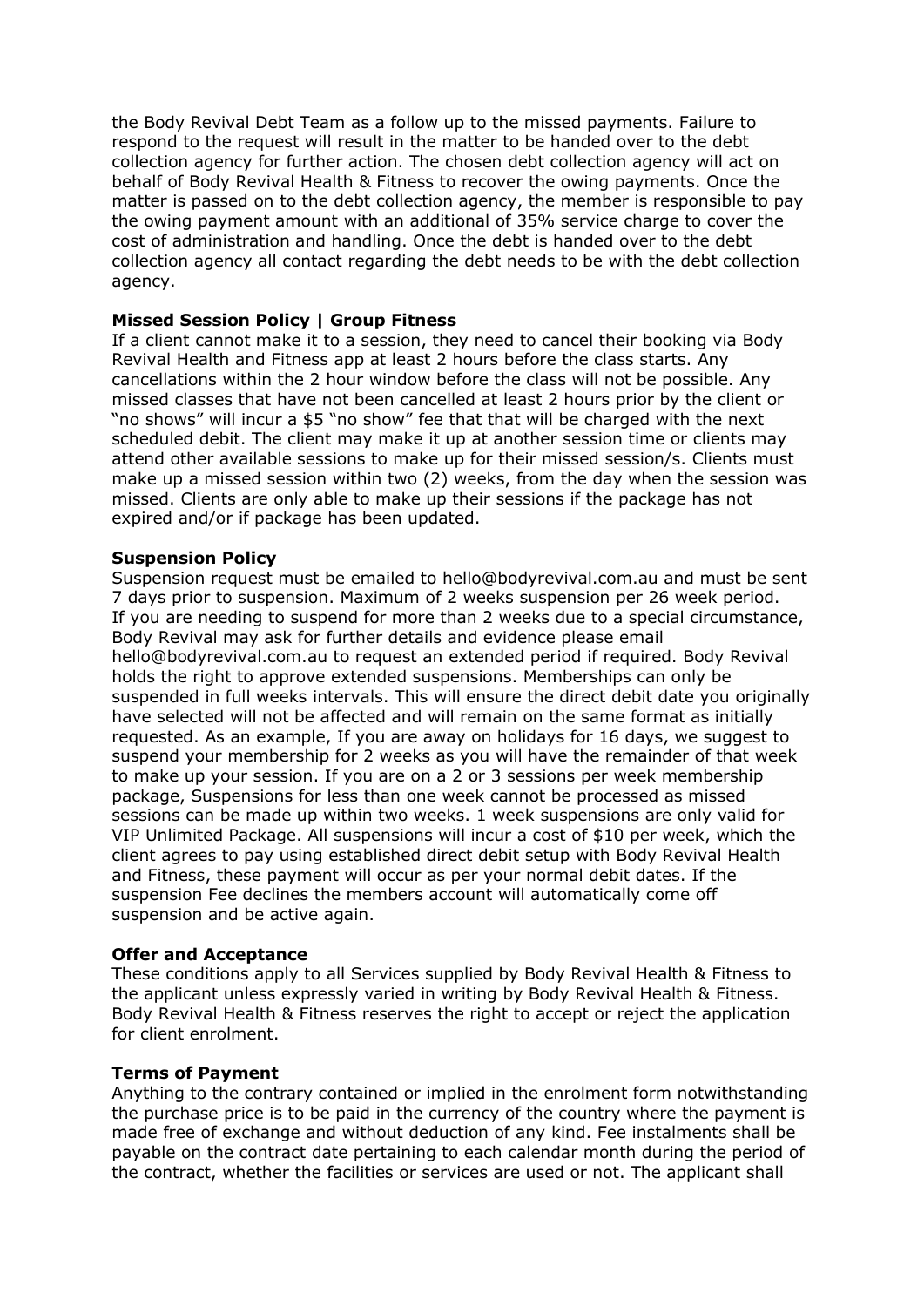not be entitled to withhold payment of any amount due on account of any claim against Body Revival Health & Fitness whether admitted or disputed. In the event that the Applicant shall; fail to pay for the services of any instalment or instalments thereof at the times provided herein; cause Body Revival Health & Fitness at any time to have a justifiable doubt as to the ability of the applicant to make payment of its obligations pursuant to the contract; then Body Revival Health & Fitness may in addition to any other rights or remedies which it may have hereunder be entitled in its absolute discretion to; cancel this contract and any other contracts; treat this and any other contracts as having been repudiated by the applicant. Body Revival Health & Fitness have a non-refund policy in any circumstance that may arise. Purchased sessions cannot be bought, forwarded or given to any other party. As a security measure members credit card details will be kept on file in the event that a payment bounces.

#### **Acknowledgement of Risks, Injury and Obligations**

I acknowledge that the activity I am to undertake is a dangerous activity and that by participating in it I am exposed to certain risks. I acknowledge and understand that whilst participating in such activity: 1) I may be injured, physically or mentally, or may die. 2) My personal property may be lost or damaged. 3) Other persons participating in such activity may injure or may damage my property. 4) I may cause injury to other persons or damage their property. 5) The conditions in which the activity in conducted may vary without warning. 6) I may be injured or die or suffer damage to my property as a result of the negligence or breach of contract of the instructor. 7) There may be no or inadequate facilities for treatment or transport of me if I am injured. 8) I assume the risk of and responsibility for any injury, death or property damage resulting from my participation in the activity.

#### **Release and Indemnity to the Instructor**

In consideration of the acceptance of my payment for participating in the activity (and except to the extent that the same may be precluded by statute) I agree to release and indemnity the instructor as follows: 1) I participate in the activity at my sole risk and responsibility. 2) I release, indemnity and hold harmless the Body Revival Health & Fitness instructor, its servants and agents, from and against all and any actions or claims which may be made by me or on my behalf or by other parties for or in respect of or arising out of any injury, loss, damage or death caused to me or my property whether by negligence, breach of contract or in any way whatsoever. I also agree that in the event that I am injured or my property is damaged, I will bring no claim, legal or otherwise, against the Body Revival Health & Fitness Instructor or company in respect if that injury or damage.

#### **Exclusions**

This is a substitute for and excludes all express and implied conditions, warranties or liabilities of any kind relating to the Services sold and save as expressly provided in this clause, Body Revival Health & Fitness shall be under no liability under Contract or Otherwise for any injury, loss or damage of whatsoever kind or howsoever caused by or anything done or omitted to be done in connection with the services or work in connection therewith. The Applicant shall not have any claim of any nature whatsoever against Body Revival Health & Fitness for any failure by Body Revival Health & Fitness to carry out any of its obligations under contract as a result of a force majeure including but without being limited to strike, lock out, shortage of labour or material, delay in transport, stoppage or break down of machinery, accident of any kind, any default or delay by any Body Revival Health & Fitness suppliers or sub-contractors, riot, political or civil disturbances, the elements, act of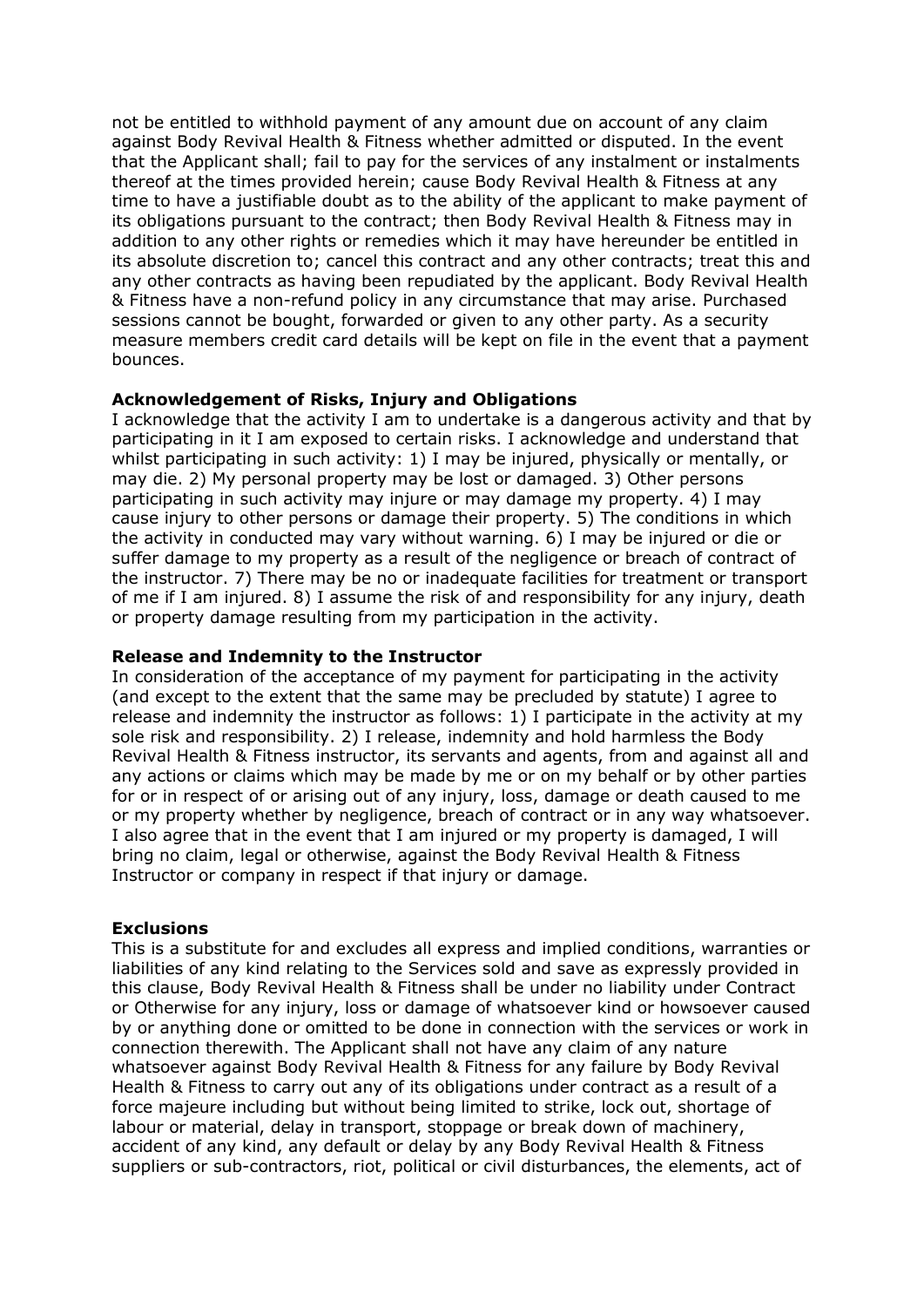god, any act of any State or Government or any authority or any other cause or any nature whatsoever directly beyond Body Revival Health & Fitness control.

#### **Warranties**

The Applicant warrants that the information it has given is true and correct and acknowledges that any discrepancy shall be deemed to constitute a breach of these terms and shall entitle Body Revival Health & Fitness to terminate this Agreement forthwith and/or take any action which may be necessary in order to protect its interest. The Applicant warrants that they are physically and mentally sound to proceed with normal course of exercise General In the event of any inconsistency between any signed document and these Terms and Conditions of Client, then the former shall prevail. The validity interpretation and performance of the enrolment shall be governed by the laws of the State or Territory in which you permanently reside. These conditions apply to all Services supplied by Body Revival Health & Fitness to the Applicant unless expressly varied in writing by Body Revival Health & Fitness. I acknowledge that the agreement may not be transferred to any other person without the consent of Body Revival Health & Fitness. Prices, policies, procedures and terms and conditions may change at any time without notice. In signing this contract all members will comply and agree with any of the changes to the prices, policies, procedures and terms and condition s that may take place. Each member has the right to ask for a copy of the prices, policies, procedures and terms and conditions at any time to ensure they are up to date with any changes that may have occurred. As a Body Revival member, visitor or user recognize that all Body Revival Health and Fitness facilities are monitored via camera and surveillance services for the safety and security of the members and the company's facilities accepting all terms of this disclaimer notice. Service charges will not be changed without client's consent.

#### **Members Gym**

As a member of the gym program the member agrees and understand that the membership options are for a minimum term and will continue after the minimum term as an ongoing membership until the membership is cancelled by the member. Body Revival Health & fitness recognizes that not every member will be able to perform every exercise and will take no responsibility for any injury caused by poor technique or mismanagement of exercises. Members exercise at their own risk. It is important to know that members can book in for personal training sessions, semiprivate coaching sessions, assessments and personalized programs to help improve knowledge and technique execution. Some of the services are classified as additional service and does not automatically include in the gym membership. Additional charges will apply if such services are undertaken by members.

#### **Personal Training Policy**

Personal Training sessions are arranged for clients and members with a contracted personal trainer at a scheduled time that will be recurring for the duration of their personal training membership. If a client or member requests changes to their scheduled session they are able to do so. Outside of 24 hours' notice of the client or member's session, a reschedule request will have no added cost and the session will be rescheduled with a trainer. Cancellation of the session will have no charge for the session and a reschedule option is available. Inside of 24 hours' notice of a client or member's session will be considered as a complete session paid in full.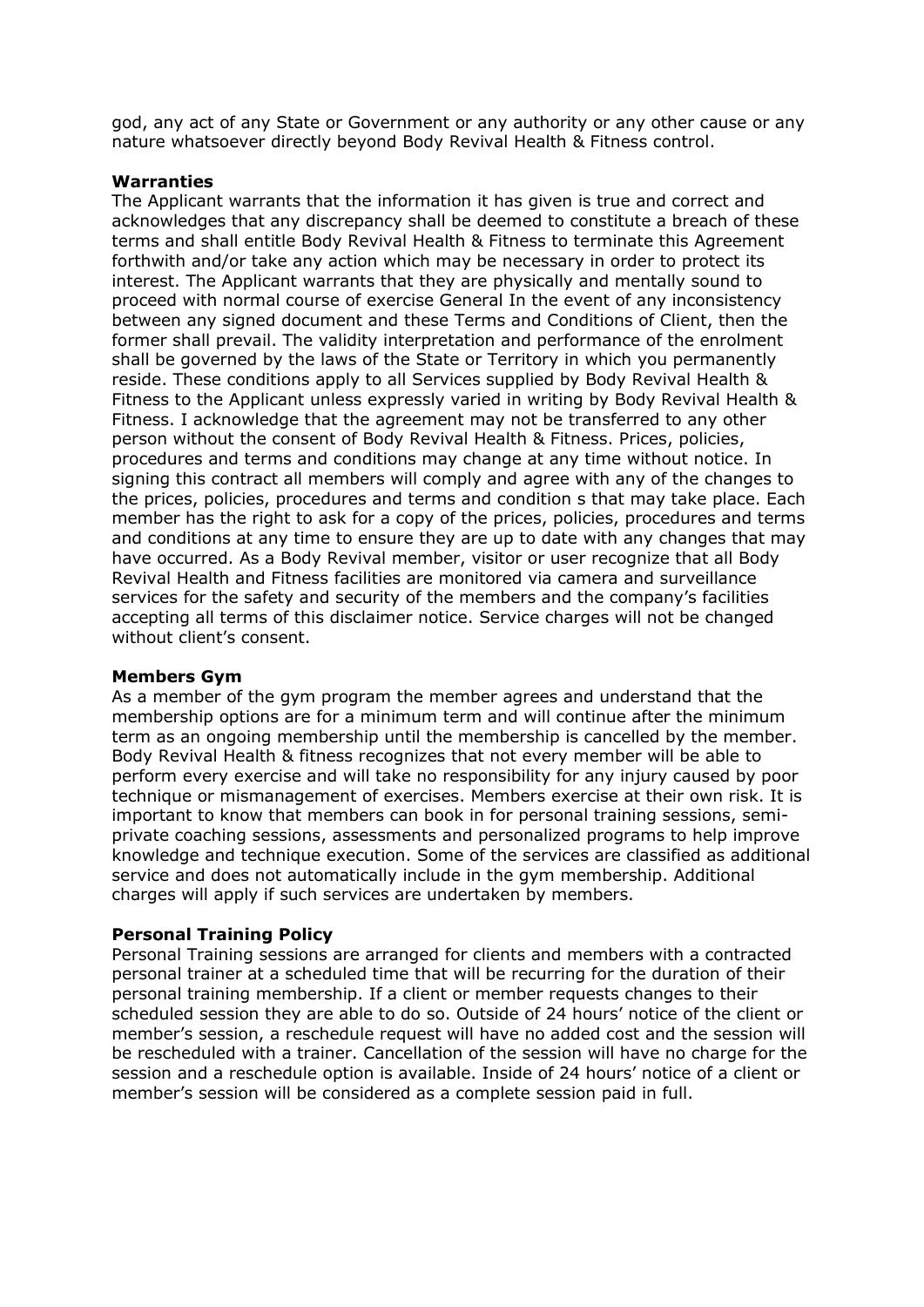## **Transformation Program Policy**

If for any reason you wish to cancel your Transformation program within your minimum term due to a special circumstance Body Revival / Mummy Revival reserves the right and will charge at their own discretion. The amount charged will be up to Body Revival / Mummy Revival discretion as all the information and content provided for the program is provided upfront prior to the clients last payment.

## **Membership Subscription Policy**

Body Revival Health & Fitness Memberships cancelled within the minimum term will be required to pay the remaining balance of the agreement in full before the cancellation can occur. In case of relocation member has to provide evidence of new address that is outside of 20km range from any Body Revival facility, 30 days cancellation notice will apply. The member can transfer their membership to another person. If payment is made through credit card or direct debit and the client wishes to cancel their membership at the end or after their minimum term it is the members responsibility to inform a Body Revival Health and Fitness accounts team via email at hello@bodyrevival.com.au if they wish to cancel, and must go through a cancellation consultation process this may be a series of questions as simple as asking the client the reason for cancellation and what Body Revival Health & Fitness can do to maintain the relationship etc. All membership cancellations require 30 days' notice by submitting a cancellation form. The 30-day notice applies when the cancellation form has been submitted. Cancellation can only occur when sessions are not suspended, and membership cannot be suspended during the cancellation period. The client cannot downgrade their membership during the 30-day cancellation period.

# **Change of package due to injury**

If a member claims to have an injury that may prevent them from participating in group sessions the member can Consult with Body Revival management and organize the package to be transferred to a different service. If the membership package has been altered due to injury or illness the package will remain for the duration of the initial total cost of package.

#### **Upgrading your Membership**

When a member chooses to upgrade their membership, they are agreeing to start the upgraded package from the date of the upgrade and will continue to maintain their minimum weeks on their current package. A membership upgrade can be made at any time by a member.

#### **Downgrading your Membership**

Membership downgrades can be processed at any time after the minimum term. If a member wishes to downgrade their membership within the minimum term, the package can be downgraded by the number of sessions per week only, the total cost price of the original agreement must be fulfilled therefore package will be extended by (x) amount of weeks if a downgrade has occurred to reflect on the original total price of the package agreement. A package downgrade must be requested by emailing hello@bodyrevival.com.au and may take up to 14 days to process.

# **Cooling Off Period**

If a member's circumstances change and they wish to cancel their membership, the member has a 24 hour cooling off period during which they need to provide a written request to cancel their membership via email to hello@bodyrevival.com.au. The cooling off period starts from the date and time the agreement has been formed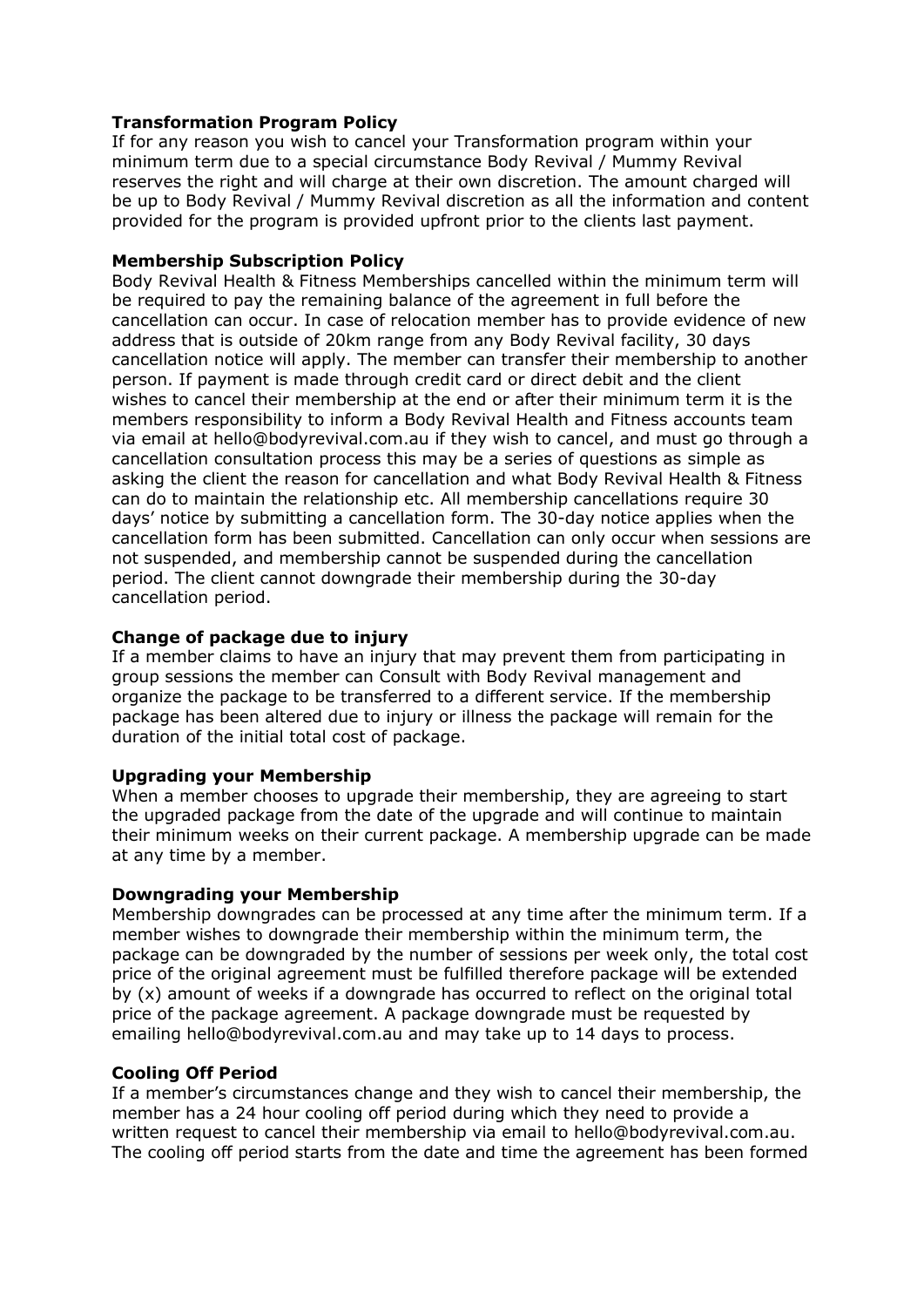between client and Body Revival. Any payments made prior to providing the cancellation notice will not be refunded.

#### **Minimum Age Requirements**

All members of Body Revival between the age of  $12 - 17$  years old must be signed off by parental/guardian consent. Release of liability form must be filled out and signed prior to commencement for all members under the age of 18 years old.

#### **Membership Etiquette Policy**

Respecting our equipment; it is the members' responsibility to use the equipment correctly, including adjusting levels or settings. If a member is unsure on how to use the equipment, the member must ask a staff member on how to use the equipment or book in for an assessment or program with a personal trainer. Please note that any damage caused by the Member or Guest through a wilful act or negligence will be held responsible to cover the cost of replacement or repair. As a courtesy to other members of the facility; a clean towel is required when using equipment. Time limits must be kept to equipment use as well as the set open hours. All equipment must be returned after use. Wearing suitable clothes; all members must wear suitable clothes and enclosed sports shoes in all exercise areas provided by Body Revival Health & Fitness. Clothing with offensive images and advertising will not be allowed. If the membership etiquette policy is found to be breached a warning process will be put in place, and a meeting with management may result in instant cancellation of membership. Threatening or harassing others, damaging equipment, use of illegal or performance enhancing drugs and instructing other members when the appropriate authorisation to do so, has not been given, can also result in an instant cancellation of membership and may be taken further.

**Children at Body Revival Facilities Policy, Etiquette and Release of Liability** Body Revival Health & Fitness offers the opportunity for parents to bring along their child/children whist they participate in Body Revival services. It is important for all participating parents to take full responsibility of their child and is imperative that parents keep total control over their child whilst the child is on the premises. Each parent must realise that the environment can be extremely dangerous to a child and must maintain that their child stays in the designated areas provided for the children by Body Revival Health & Fitness at all times. By participating in selected session participate with Body Revival Health & Fitness each parent agrees to accept all responsibility for any actions taken by their children, including any damage to personal property, injury to any person (including themselves), business or office equipment and acknowledge to cover the cost of repair whether the act be intentional or non-intentional. Body Revival hold no responsibility. Release and Indemnity to the Instructor/and or Body Revival staff In consideration of the acceptance of my payment for participating in the activity and my child/children to the premises (and except to the extent that the same may be precluded by statute) I agree to release and indemnity the instructor and/or all Body Revival as follows: 1) I accept all responsibility for any actions taken by my child, 2) I release, indemnity and hold harmless the Body Revival Health & Fitness instructor and/or staff, its servants and agents, from and against all and any actions or claims which may be made by me or on my behalf or by other parties for or in respect of or arising out of any injury, loss, damage or death caused to my child or their property whether by negligence, breach of contract or in any way whatsoever. I also agree that in the event that my child is injured or their property is damaged, I will bring no claim, legal or otherwise, against the Body Revival Health & Fitness Instructor or company in respect of that injury or damage.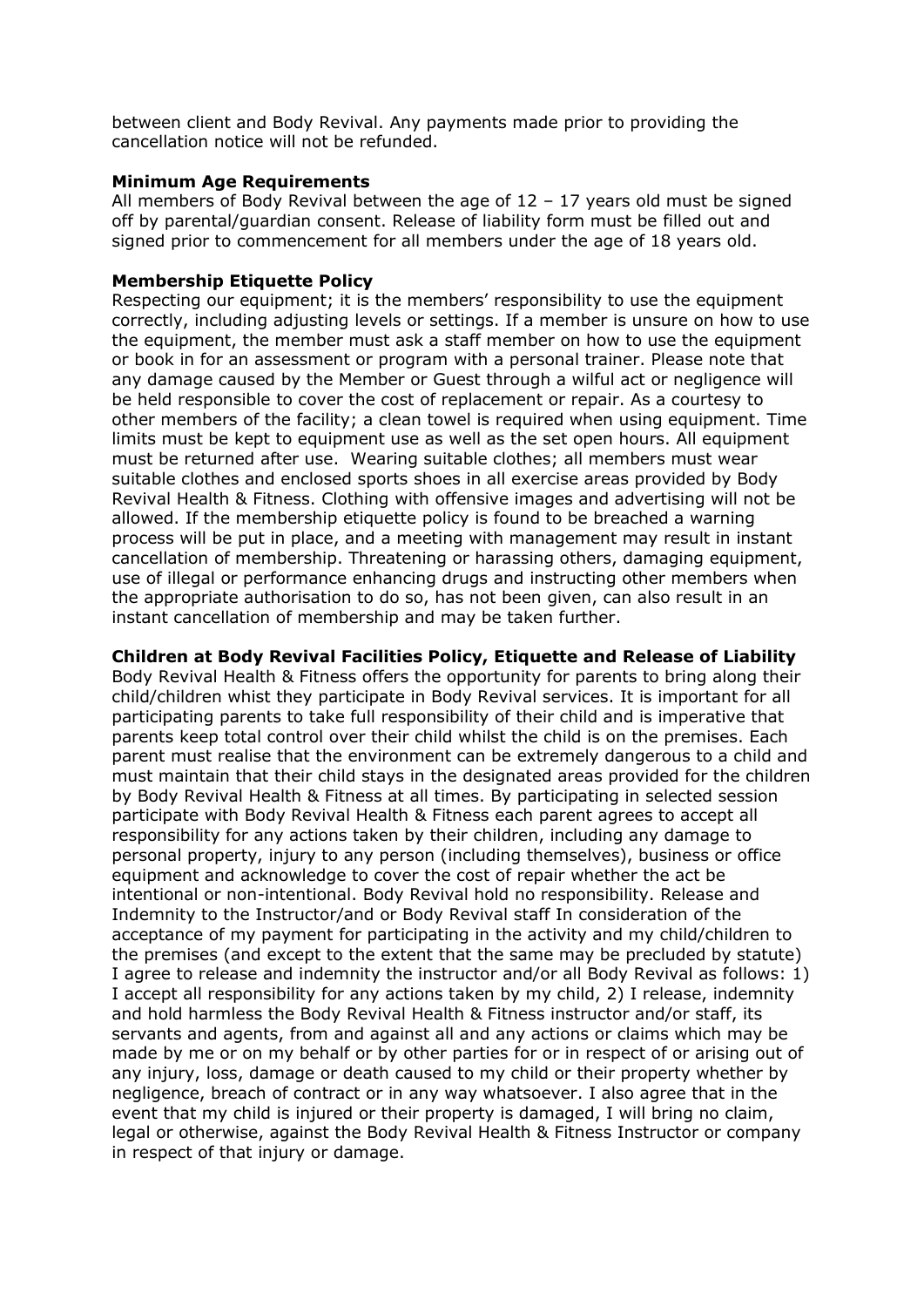# **InBody Scan and Nutrition Guide**

Before we make any recommendations, it is important that you understand the following terms and take into consideration of the following:</p>

- Consult a doctor. We are not experts in this area, either are most trainers, we can guide you in the best we know how, but do understand that this is a guide only
- The information given is not intended to replace medical advice.
- Before beginning this or any other nutritional or exercise regime, consult your physician to be sure it is appropriate for you.
- Nutritional advice will vary from one person to another. The information here is designed to help you make informed choices regarding your health.
- These guidelines are nutritional ideas to get you on the right track.
- Nutritional advice neither assumes any legal liability nor makes any warranty or guarantee, either express or implied, regarding the usefulness, accuracy and effectiveness of this information.

#### **Privacy**

Body Revival Health & Fitness is legally bound by the National Privacy Principles set out in the Privacy Act 1988 (Cth) as amended. We are committed to respecting the privacy of individuals through ensuring the security of personal information about them. Body Revival Health & Fitness will collect certain personal information from you in order to provide you with Group Fitness Services. In order to fulfil our obligations under the Privacy Act, the necessary security measures have been put in place to minimise the risk of unauthorised access to or loss of personal information. In the course of providing services to you, we may:

▪ Use the information for the purposes of rendering services to you, such as introducing new products or services to you

▪ Share the information with companies within the Body Revival Health & Fitness Group.

▪ Although any photography or video that may be taken during a session may be used for advertising material within the Body Revival Health & Fitness group. The Privacy Act is not intended to interfere with legal obligations to disclose information for law enforcement and regulator y purposes. Accordingly, we will corporate with all law enforcement bodies in providing information when required. In each of the above situations, only information that is necessary for each situation would be disclosed. You can request to see your personal information maintained at our offices by making a written request to the management. We would welcome any changes to your details so as to keep our records up-to-date. Body Revival Health & Fitness recognises that the law allows you to elect not to provide your personal information. However, please note that by not providing personal information, we may not be able to offer our services to you. Please note terms and conditions are subject to change without notice, an updated copy can be provided upon request.

#### **General**

In the event of any inconsistency between any document and these Terms and Conditions of Client, then the later shall prevail. The validity interpretation and performance of the enrolment shall be governed by the laws of the State or Territory in which you permanently reside. These conditions apply to all Services supplied by Body Revival Health & Fitness to the Applicant unless expressly varied in writing by Body Revival Health & Fitness. I acknowledge that the agreement may not be transferred to any other person without the consent of Body Revival Health & Fitness. Prices, policies, procedures and terms and conditions that may take place. Each member has the right to ask for a copy of the prices, policies, procedures and terms and conditions at any time to ensure they are up to date with any changes